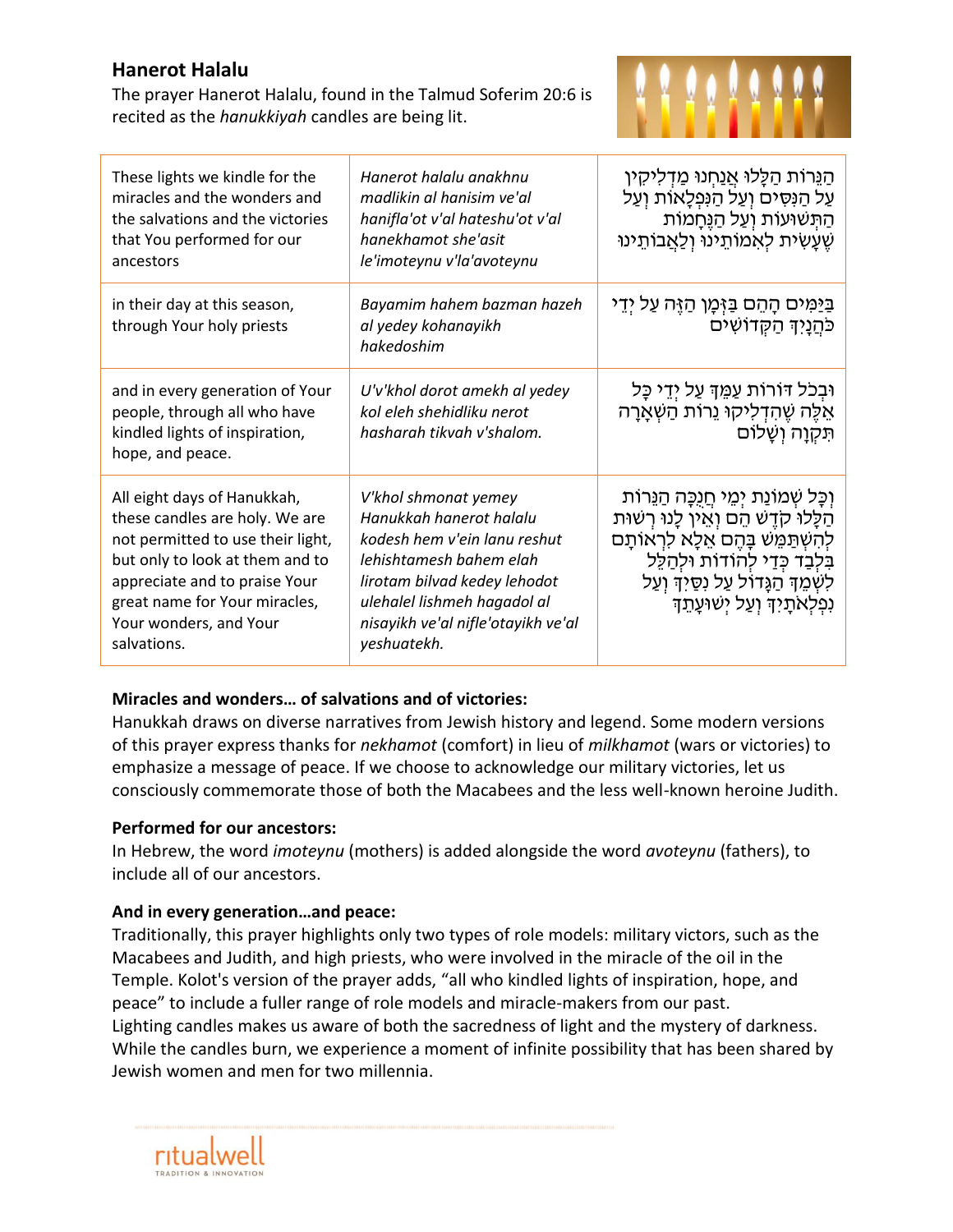# **Traditional Hanukkah Blessings**

Traditionally, all of Hebrew liturgy uses masculine language when addressing God, whether talking about the God of Israel as creator, liberator, or nursing mother.

We offer you the traditional blessings, which address God with masculine pronouns and corresponding verbs.



*It is customary to recite these blessings before lighting the candles:*

| Blessed are you, Lord our God,<br>King of the Universe, who<br>makes us holy through your<br>commandments and commands<br>us to light the Hanukkah<br>candles. | Barukh atah adonay eloheynu<br>melekh ha'olam asher<br>kideshanu b'mitzvotav v'tzivanu<br>l'hadlik ner shel Hanukkah. | ַבָּרוּדְ אַתָּה אֲדֹנָי אֱלֹהֵינוּ מֶלֶדְ<br>הָעוֹלָם אֲשֶׁר קִדְּשָׂנוּ בִּמְצְוֹתָיו<br>וְצִוָּנוּ לְהַדְלִיק נֵר שֵׁל חֲנְכָּה |
|----------------------------------------------------------------------------------------------------------------------------------------------------------------|-----------------------------------------------------------------------------------------------------------------------|------------------------------------------------------------------------------------------------------------------------------------|
| Blessed are you, Lord our God,<br>King of the Universe, who<br>performed miracles for our<br>forefathers in their day at this<br>season.                       | Barukh atah adonay eloheynu<br>melekh ha'olam she'asah nisim<br>la'avoteynu bayamim hahem<br>bazman hazeh.            | ַבָּרוּךְ אַתָּה אֲדֹנָי אֱלֹהֵינוּ מֶלֶךְ<br>הַעוֹלַם שֵׁעַשַׂה נְסִים לַאֲבוֹתֵינוּ<br>בַּיָּמִים הָהֵם בַּזִּמַן הַזֵּה         |

### **First night only:**

| Blessed are you, Lord our God,<br>King of the Universe, who keeps<br>us alive, sustains us, and brings<br>us to this moment. | Barukh atah adonay eloheynu<br>melekh ha'olam shehekheyanu<br>ve'kiyemanu vehiqiyanu lazman<br>hazeh. | בָּרוּדְּ אַתָּה אֲדֹנָי אֱלֹהֵינוּ מֵלֵדְ<br>ּהָעוֹלָם, שֵׁהֵחֵיָנוּ וְקִיִּכְנוּ<br>וְהִגִּיעָנוּ לַזְּמָן הַזֶּה |
|------------------------------------------------------------------------------------------------------------------------------|-------------------------------------------------------------------------------------------------------|---------------------------------------------------------------------------------------------------------------------|
|------------------------------------------------------------------------------------------------------------------------------|-------------------------------------------------------------------------------------------------------|---------------------------------------------------------------------------------------------------------------------|